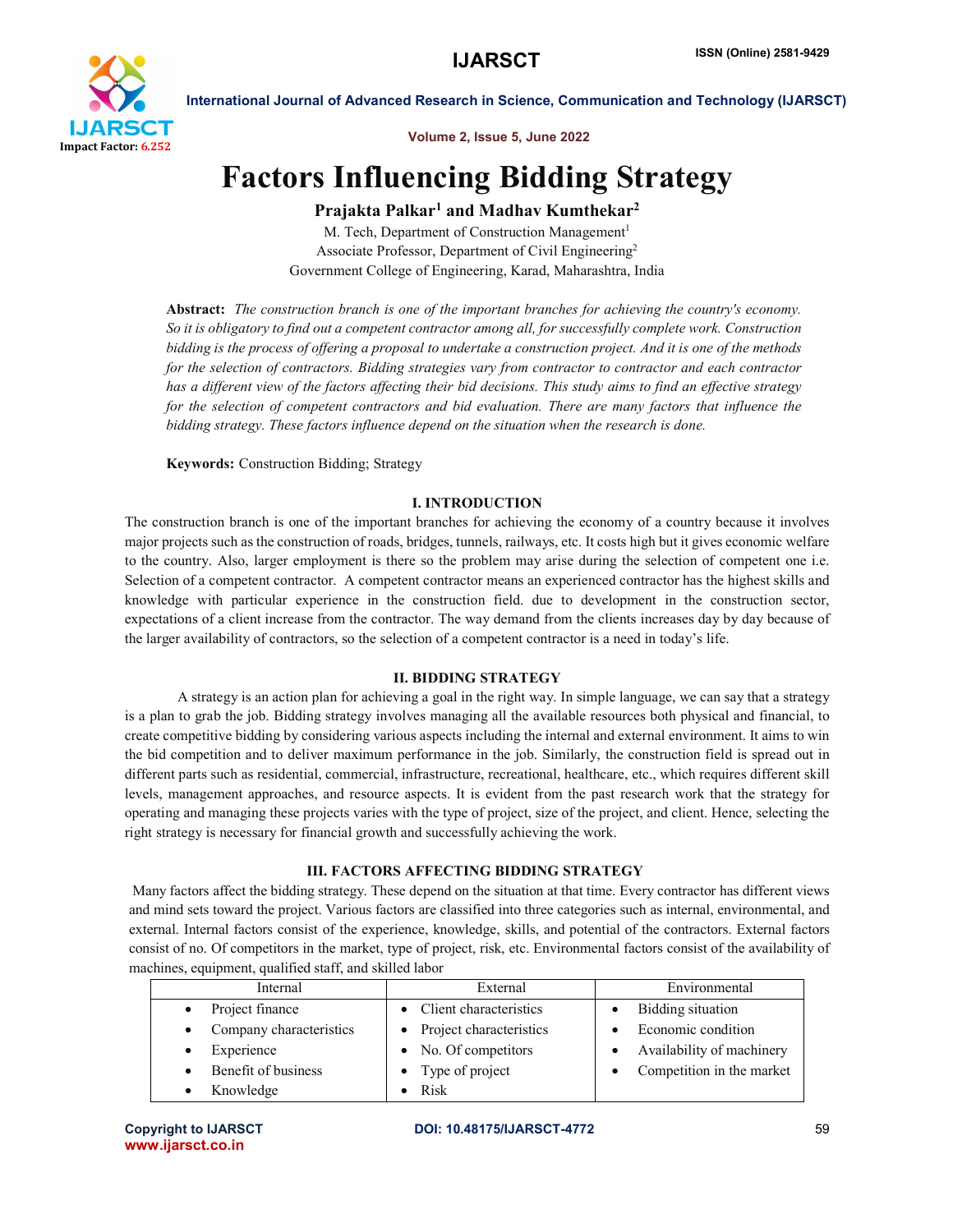



International Journal of Advanced Research in Science, Communication and Technology (IJARSCT)

#### Volume 2, Issue 5, June 2022

| Skills | Relationship with owner | Availability of qualified<br>staff and skilled labor. |
|--------|-------------------------|-------------------------------------------------------|
|--------|-------------------------|-------------------------------------------------------|

#### IV. NEED OF BIDDING DICISION

Due to globalization, the construction sector becomes very competitive. A large number of people are there or a large number of employment is there in the field of construction. Contractor from every part of the world competes for getting the work. Quicker elimination of unsuitable proposals contributes to saving the valuable time required for the analysis and preparation of proposals. It must be kept in mind that future operations depend on the selected project for bidding. If a selection of the project does not satisfy the requirement or if it does not fall under the core area then there may be the chances of risk related to profit, finance, time, etc. The contracting organization has to consider the different factors such as market condition, number of bidders, size of an organization, financial conditions, etc.

Due to advancements in the construction industry, it attracts the entire business world. It is the dream of any new contracting organization to enter the world of construction. However, success and survival in the competitive market for a long time are difficult. Contractors from every part of the world compete to get the work. The main aim of a contract is to get a job at the cheapest rate, best quality and least time. But today what happens is contractors go for the least cost for getting the work it may disturb the quality of the work. hence, there is a need to have a perfect balance between the probability of getting the work and the probability of getting a profit.to balance all these conditions competent contractor is a need in today's life.

#### V. QUANTITATIVE METHOD IN BID DECISION

.Analysis of quantitative method or system, is an important part to improve the level of decision and to make accurate decision either to go for bid or not. It is to study the problems of management, expressed as a mathematical model, and then by calculation or simulation methods, optimization in under specified constraints, thus providing scientific, quantitative decision-making basis. This method is also widely used in the bidding.

#### The Method of Linear Programming

Through the establishment of linear equation satisfy the constraint conditions, and draw the corresponding image, draw the feasible region, the maximum profit.To determine the ultimate solution. This needs according to their own ability, Weigh two engineering level of profitability, make the right bid scheme.

#### Decision Tree

According to the decision of the probability distribution, there is a certain risk, so the risk decision. Decision tree is one of the best ways to solve the risk decision making. Decision tree is a tree branch growth process simulation, from the starting point began to branch to express various possibilities to analyse problems, and to maximize the expected value of the branch as the basis for the selection.

#### ACKNOWLEDGMENT

I wish to record my deep sense of gratitude and profound thanks to my research guide professor Dr. Kumthekar M.B. for his keen interest, inspiring guidance, constant encouragement with my work during all stages.

#### **REFERENCES**

- [1]. G. Eason, B. Noble, and I. N. Sneddon, "On certain integrals of Lipschitz-Hankel type involving products of Bessel functions," Phil. Trans. Roy. Soc. London, vol. A247, pp. 529–551, April 1955. (references)
- [2]. Adnan E. and Sami N. "Factors Considered in Bidding Decisions by Small and Medium size Contractors Contractors", The Islamic University Journal (Series of Natural Studies and Engineering), ISSN 1726- 6807,Vol.18, No.2,2010, 23 – 72
- [3]. Y. Yorozu, M. Hirano, K. Oka, and Y. Tagawa, "Electron spectroscopy studies on magneto-optical media and plastic substrate interface," IEEE Transl. J. Magn. Japan, vol. 2, pp. 740–741, August 1987 [Digests 9th Annual Conf. Magnetics Japan, p. 301, 1982].

www.ijarsct.co.in